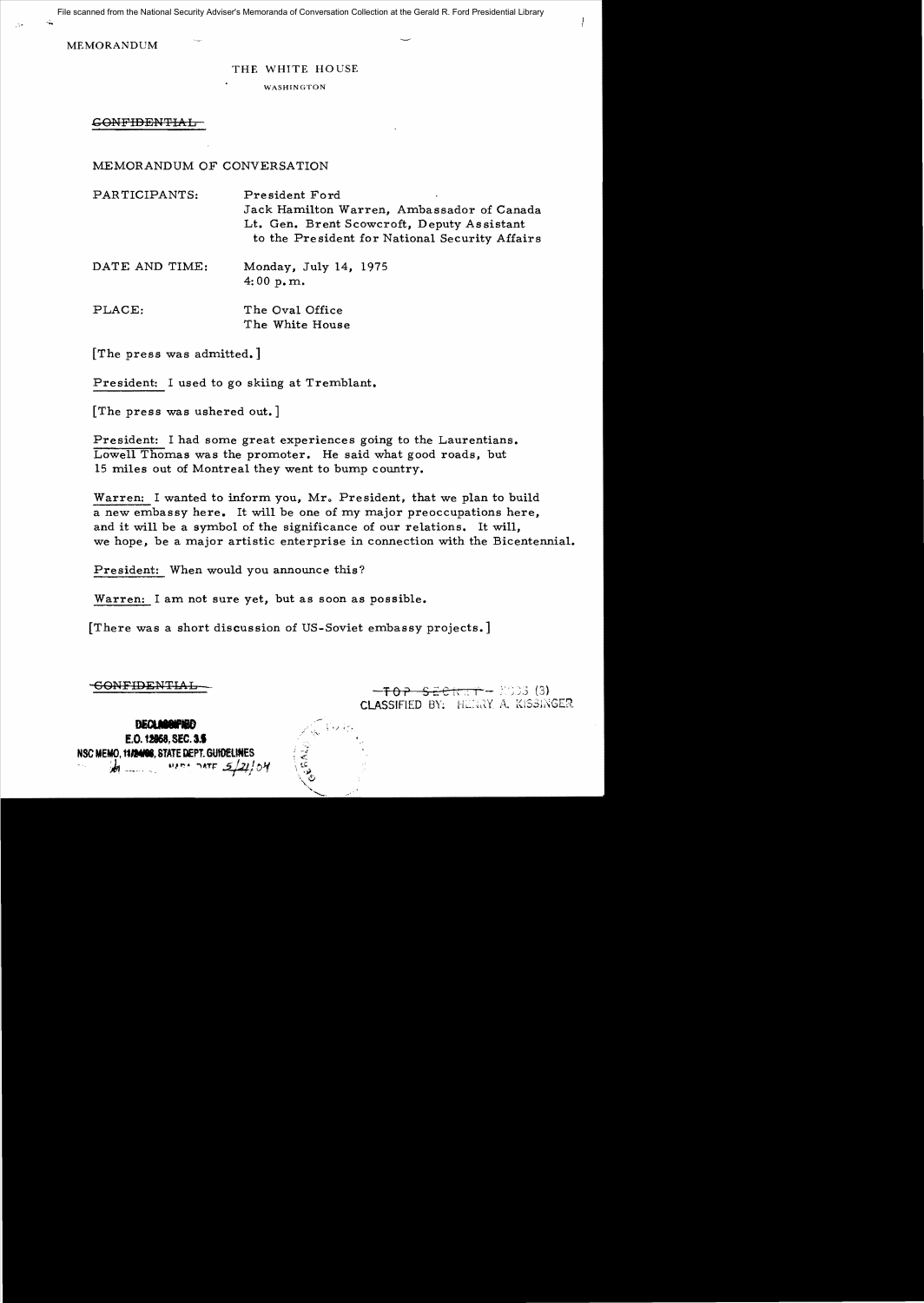## CONFIDENTIAL 2

President: Are you going to the [Apollo-Soyuz] space shot?

Warren: Yes. Now that I am Ambassador I am entitled to go. I am very pleased.

We have been following your Middle East negotiations with great interest and we congratulate you and the Secretary on the renewed negotiation.

President: We are pursuing a two-track approach. We haven't finished our reassessment but we feel strongly the momentum must be maintained. Stagnation would be a disaster, with all the passions in the area. But I am hopeful.

Warren: Naturally, we are interested -- having peacekeeping forces there.

President: And we appreciate that. Both Sadat and Rabin spoke very highly of the UN forces.

Warren: Perhaps I could call on the Secretary to see if there is anything more we can do.

President: Why don't you do that?

-CONFIDENTIA 1.